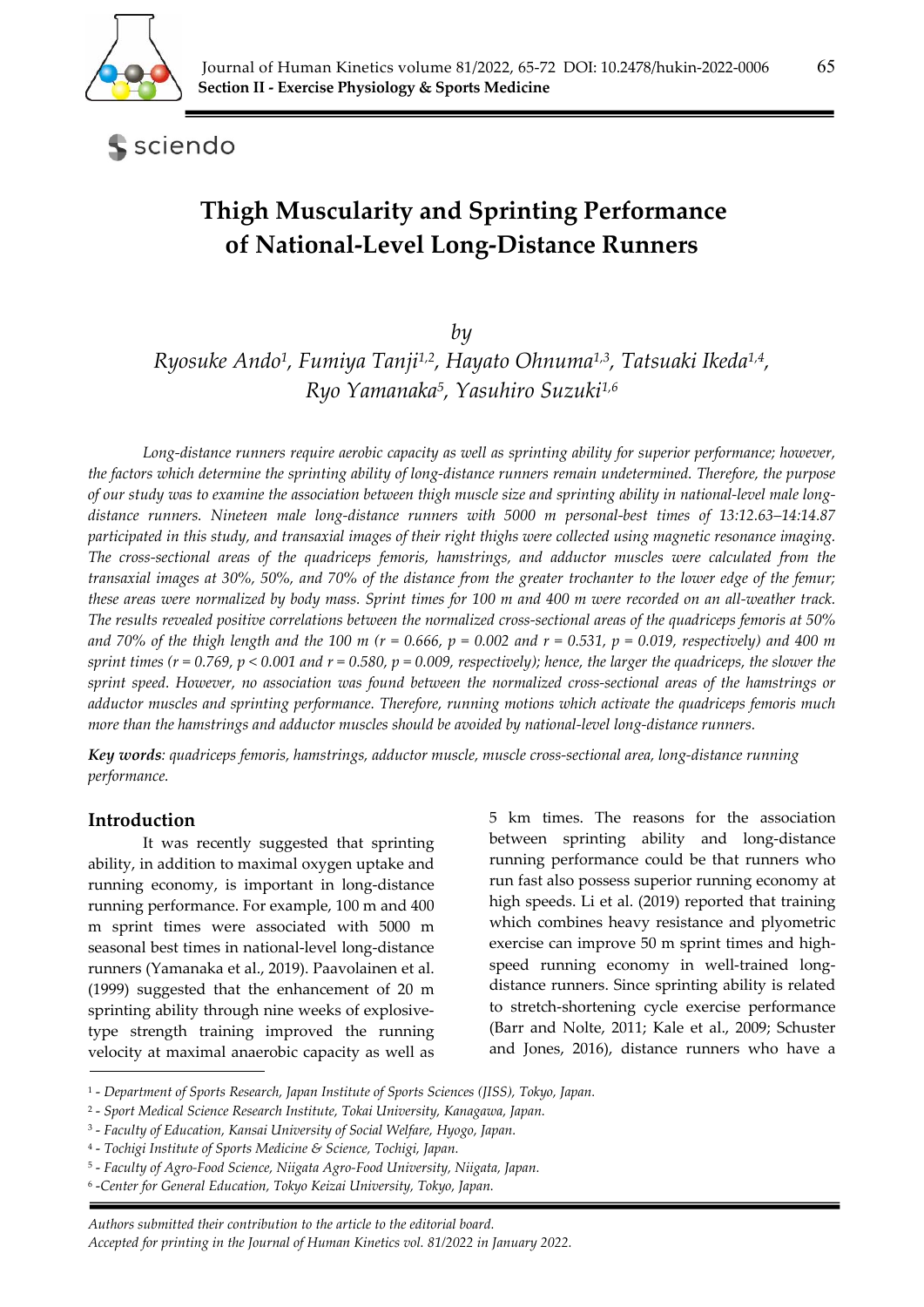strong sprinting ability can efficiently convert chemical energy to kinetic energy in the muscletendon unit. Thus, they have superior running economy at high speeds and can perform well in long-distance running events. Therefore, sprinting ability is one of the important factors determining long-distance running performance; however, the factors which determine the sprinting ability of long-distance runners remain unclear.

 Running motion is complex and consists of various joint movements. Since muscle size is closely and positively related to joint torque (Fukunaga et al., 2001) and maximum running speed is related to morphological characteristics (Coh et al., 2010), it is important to understand lower limb muscularity in elite athletes for identifying the factors which determine the sprinting ability. For example, it has been recently demonstrated that faster sprinters had a greater volume of hamstring muscles (HM) in their thighs, but there were no associations between 100 m sprint times and volume of the quadriceps femoris (QF) or adductor (AD) muscles (Sugisaki et al., 2018). These results suggest that HM should be hypertrophied by sprinters to improve sprinting ability. Some studies involving longdistance runners have shown that resistance training of the thigh muscles is effective at improving sprinting and long-distance running performance (Blagrove et al., 2018; Denadai et al., 2017; Karsten et al., 2016; Millet et al., 2002). Thus, determining how the muscularity of long-distance runners is associated with their sprinting ability and long-distance running performance could assist the development of training regimens. However, this information remains unknown.

 From a morphological point of view, previous studies have suggested that the hip extensor muscles (e.g., HM) were primarily responsible for propelling the body during sprinting (Morin et al., 2015; Nagahara et al., 2019; Sugisaki et al., 2018). For example, an association between the electromyographic activity of the biceps femoris at the end of the swing phase and the horizontal ground reaction force during sprinting has been established (Morin et al., 2015). Furthermore, greater propulsive force (mainly produced by the hip extensor muscles) has been demonstrated to be closely and positively related to acceleration during running (Nagahara et al., 2019). These observations suggest that the HM are

key determiners of sprinting ability. We therefore hypothesized that HM size would be positively correlated to sprinting ability in long-distance runners, as previously shown in sprinters (Sugisaki et al., 2018). The present study examined the association between the size of the thigh muscles and the sprinting ability of national-level long-distance runners.

# **Methods**

## *Participants*

 Nineteen Japanese male long-distance runners (age:  $26 \pm 3$  years, body height:  $172 \pm 5$ cm, body mass:  $58 \pm 4$  kg) participated in this study. Participants had average official personal best times for the 5000 m and 10000 m events of 13:45.77 (range: 13:12.63–14:14.87) and 28:26.98 (range: 27:29.69–29:06.64), respectively. Before the experiment, the purpose, procedures, and risks associated with the study were explained, and written informed consent was obtained from each runner. The experimental protocols were approved by the ethics committee of the Japan Institute of Sports Sciences. This study was completed in accordance with the Declaration of Helsinki.

## *Magnetic resonance imaging*

 Participants were scanned in a supine position with a 3.0 T whole-body magnetic resonance image (MRI) scanner (MAGNETOM Verio or Skyra, Siemens Healthcare Diagnostics K.K, Tokyo, Japan). T1-weighted spin-echo transaxial images of the right thigh were collected from the greater trochanter to the distal end of the femur, using the following variables: repetition time =  $500$  ms, echo time =  $8.2$  ms, matrix =  $256 \times$ 256, field of view =  $240$  mm, slice thickness =  $10$ mm, and interslice gap = 5 mm.

 Specially designed software (Independent System for Imaging Services, Hitachi Healthcare Manufacturing, Chiba, Japan) was applied to analyze the images on a personal computer. The slice corresponding to the maximal cross-sectional area (CSA) was different among the muscle groups (i.e., QF, HM, and AD) (Akima et al., 2000; Yoshiko et al., 2017), and, to the best of our knowledge, these regional differences have not previously been examined in national-level longdistance runners using MRI. Therefore, images corresponding to 30%, 50%, and 70% of the length from the greater trochanter to the lower edge of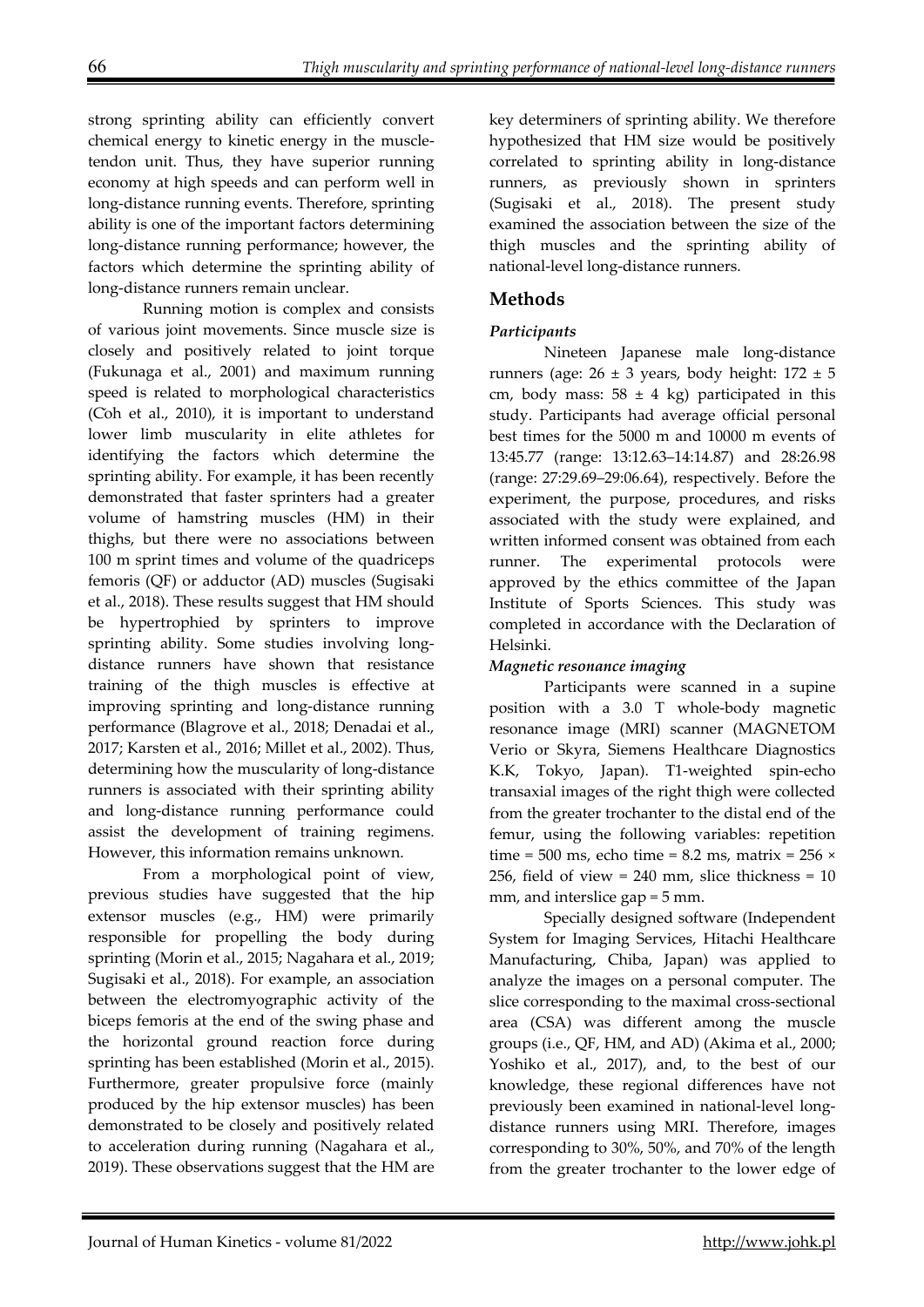the femur were analyzed. The QF, HM, and AD groups were identified, and the CSAs of these muscles were calculated based on the images (Figure 1). The CSA is a function of the muscle length to the second power, and the mass is a function of the length to the third power. Based on a previous study (Takahashi and Wakahara, 2019), the ratio of the muscle CSA to body mass to the two-thirds power was calculated as the relative muscle CSA (cm<sup>2</sup>/kg<sup>2/3</sup>) to account for the influence of body mass on muscle CSA.

#### *100 m and 400 m sprint tests*

 The sprint tests were performed on an allweather track using a wireless phototube system to obtain the times (Brower TCi Timing systems, HaB International Ltd., England, UK). The times were calculated between two timing gates, although a starting cue was provided by a tester. Participants wore their track spikes. After performing warm-ups individually, participants performed the 100 m sprint from the standing position twice with a 10 min rest interval between trials. The better time was used in the analyses. Participants then performed a 400 m sprint from a standing start after 10 min of rest.

#### *Statistical analyses*

 Statistical analyses were performed using the IBM SPSS Statistics software (version 24.0; IBM, Tokyo, Japan). The regional differences in the CSAs were examined for each muscle group using a one-way analysis of variance (ANOVA) followed by the Bonferroni multiple-comparison test.  $\omega^2$  and Cohen's *d* were calculated as the indices of the effect size for the one-way ANOVA and multiple-comparison testing, respectively. The  $\omega^2$  or *d* values were interpreted as representing trivial, small, medium, and large impacts for the cases of  $\omega^2$  < 0.01 or  $d$  < 0.20, 0.01  $\le$  $\omega^2$  < 0.09 or 0.20  $\le d$  < 0.50, 0.09  $\le \omega^2$  < 0.25 or 0.50  $\le$ *d* <0.80, and  $0.25 \le \omega^2$  or  $0.80 \le d$ , respectively (Cohen, 1988). The relationships between the normalized CSA of each muscle, the 100 m and 400 m sprint times, and the official personal-best times for the 5000 m and 10000 m events were evaluated using Pearson's product-moment correlation coefficients. The level of significance was set at *p* < 0.05 for all analyses. All data are presented as mean ± standard deviation (SD).

#### **Results**

The normalized CSAs of each muscle

group at the 30%, 50%, and 70% points along the thigh length are presented in Table 1. For the QF, the effect of the region imaged (i.e., 30%, 50%, or 70%) was significant ( $p < 0.001$ ,  $\omega^2 = 0.83$ ), and the normalized CSA was greater at 50% than at 30% (*p* < 0.001, *d* = 1.86) and 70% (*p* < 0.001, *d* = 2.80) and greater at 30% than at 70% (*p* = 0.001, *d* = 1.02). For the HM, the region also significantly affected the CSA ( $p < 0.001$ ,  $\omega^2 = 0.97$ ), and the normalized CSA was greater at 50% and 70% along the thigh length, as compared with 30% (50% vs. 30%: *p* < 0.001, *d* = 10.17; 70% vs. 30%: *p* < 0.001, *d* = 10.40), with no significant difference between 50% and 70% (*p* = 0.092, *d* = 0.61). Likewise the CSA of the AD was significantly affected by the region imaged ( $p < 0.001$ ,  $\omega^2 = 0.99$ ); the normalized CSA was greater at 30% than at 50% (*p* < 0.001, *d* = 7.59) and 70% (*p* < 0.001, *d* = 12.64) and was greater at 50% than at 70% (*p* < 0.001, *d* = 5.48).

 The average 100 m and 400 m sprint times were  $13.44 \pm 0.61$  s and  $56.86 \pm 2.27$  s, respectively.

 Table 2 provides the coefficients of the correlations between the normalized CSAs of each muscle at 30%, 50%, and 70% of the thigh length, the 100 m and 400 m sprint times recorded in the experiment and official personal-best times for the 5000 m and 10000 m events. There were significant correlations between the normalized CSA of the QF at the 50% and 70% regions and the 100 m and 400 m sprint times, whereas there was no significant correlation between the CSA at 30% and the sprint times. The normalized CSA of the HM and AD at 30%, 50%, and 70% did not significantly correlate with the 100 m and 400 m sprint times. The normalized CSA of the QF at 50% and 70% was significantly correlated with the official personal-best times for the 5000 m and 10000 m events, while that at 30% was not. There were no significant correlations between the normalized CSA of the HM and AD at 30%, 50%, and 70% and long-distance performance.

## **Discussion**

The present study examined the relationships between the CSAs of individual thigh muscles and sprinting performance, with the main findings being that there were positive correlations between the CSAs of the QF and the 100 m and 400 m sprint times of the national-level long-distance runners, whereas the CSAs of the HM and AD were not significantly correlated with sprint performance. These results did not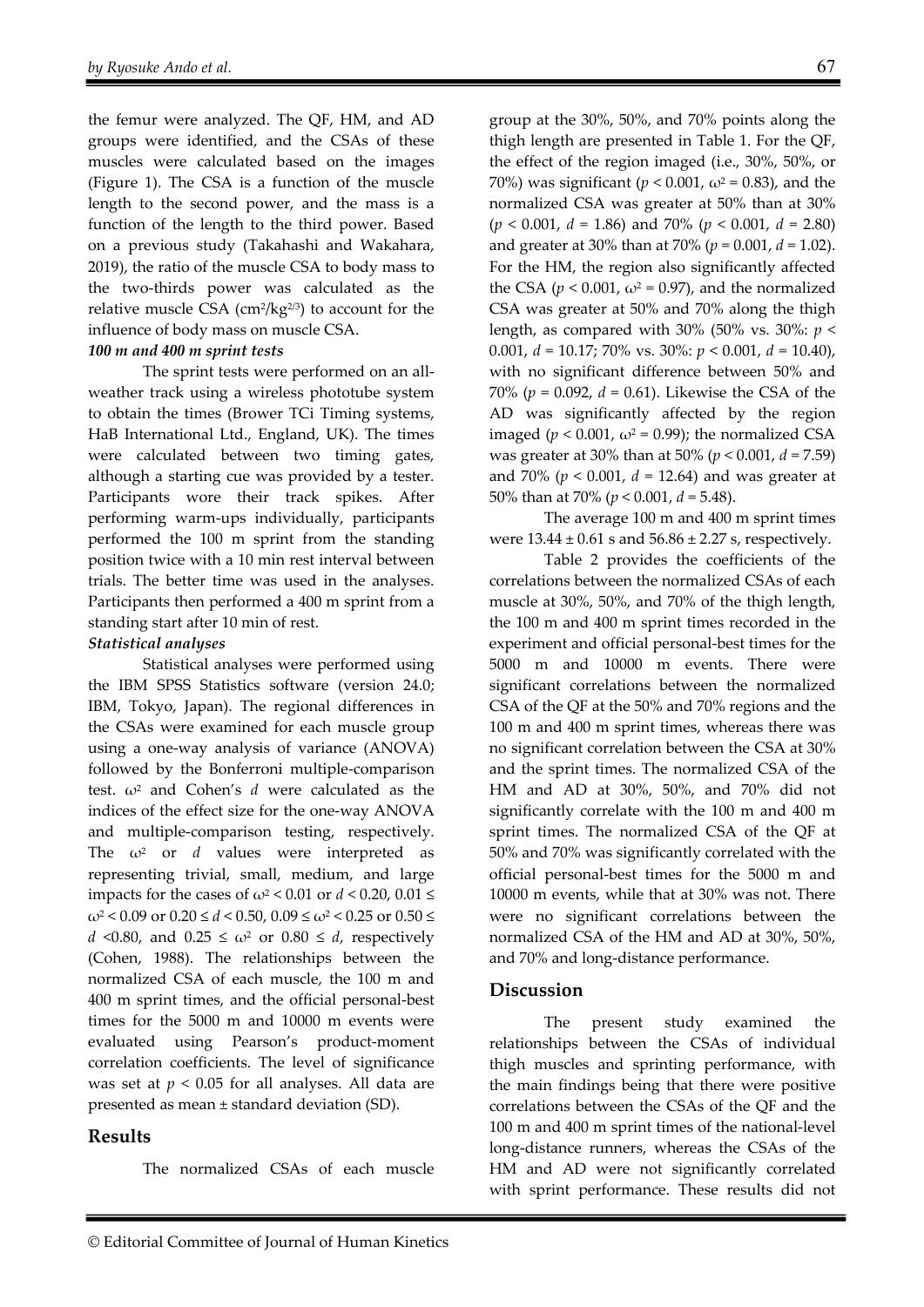support our hypothesis that HM size is positively related to sprinting ability (i.e., negatively related to sprint time). To the best of our knowledge, this is the first study to demonstrate the relationship between thigh muscularity and sprinting ability in national-level long-distance runners.

These results suggest that having larger QF muscles negatively impacts the sprinting ability of long-distance runners. Sugisaki et al. (2018) demonstrated that faster sprinters had greater muscularity in the HM relative to the QF. Based on running speed-dependent observations and considering muscle strategy (Dorn et al., 2012) and ground reaction forces (Nilsson and Thorstensson, 1989), it was speculated that the knee extension torque produced by the QF was the primary contributor to the vertical force. More

recently, Nagahara et al. (2019) suggested that a smaller peak vertical force produced better sprint acceleration, and Matsuo et al. (2019) further reported that superior sprinting performance was achieved when less work was applied in the vertical direction during the braking and propulsive phases. Therefore, it is speculated that greater knee extension torque produces greater vertical force during sprinting, which negatively impacts sprinting performance. This consideration could partially explain the significant and positive correlations observed between the CSAs of the QF with the 100 m and 400 m sprint times in the present study. Therefore, having a smaller QF might be beneficial to the sprinting performance of long-distance runners.

|                                            |               |                                               | Table 1          |
|--------------------------------------------|---------------|-----------------------------------------------|------------------|
|                                            |               | Normalized CSA of the QF, HM, and AD muscles. |                  |
|                                            | 30%           | 50%                                           | 70%              |
| $QF$ (cm <sup>2</sup> /kg <sup>2/3</sup> ) | $4.1 \pm 0.3$ | $4.7 \pm 0.3*$                                | $3.7 \pm 0.3$ *+ |
| HM (cm <sup>2</sup> /kg <sup>2/3</sup> )   | $0.5 \pm 0.1$ | $2.1 \pm 0.2^*$                               | $2.3 \pm 0.2^*$  |
| AD (cm <sup>2</sup> /kg <sup>2/3</sup> )   | $4.5 \pm 0.4$ | $1.9 \pm 0.3^*$                               | $0.7 \pm 0.2$ *+ |

*CSAs were calculated from the transaxial images at 30%, 50%, and 70% of the distance from the greater trochanter to the lower edge of the femur; the CSAs were normalized by body mass and power of 2/3. \*:p < 0.05 vs. 30%, †: p < 0.05 vs. 50%, a one-way analysis of variance followed by a Bonferroni multiple-comparison test.* 

| Coefficients of correlation between the CSAs and sprint times and long-distance performance. |                   |                   |                |                 |  |  |
|----------------------------------------------------------------------------------------------|-------------------|-------------------|----------------|-----------------|--|--|
| Muscle/Position                                                                              | 100 m sprint time | 400 m sprint time | 5000 m PB time | 10000 m PB time |  |  |
| OF/30%                                                                                       | 0.402             | 0.392             | 0.253          | 0.194           |  |  |
| OF/50%                                                                                       | $0.666*$          | $0.769*$          | $0.660*$       | $0.479*$        |  |  |
| OF/70%                                                                                       | $0.531*$          | $0.580*$          | $0.558*$       | $0.571*$        |  |  |
| HM/30%                                                                                       | $-0.285$          | $-0.335$          | $-0.041$       | 0.228           |  |  |
| HM/50%                                                                                       | $-0.389$          | $-0.345$          | $-0.099$       | $-0.187$        |  |  |
| HM/70%                                                                                       | 0.009             | $-0.009$          | $-0.019$       | $-0.104$        |  |  |
| $AD/30\%$                                                                                    | $-0.179$          | $-0.088$          | 0.004          | $-0.044$        |  |  |
| $AD/50\%$                                                                                    | 0.176             | 0.254             | 0.163          | 0.116           |  |  |
| AD/70%                                                                                       | 0.119             | 0.213             | 0.268          | 0.248           |  |  |

*CSA: cross-sectional area; QF: quadriceps femoris; HM: hamstrings; AD: adductor muscles; PB: personal best. \*: p < 0.05*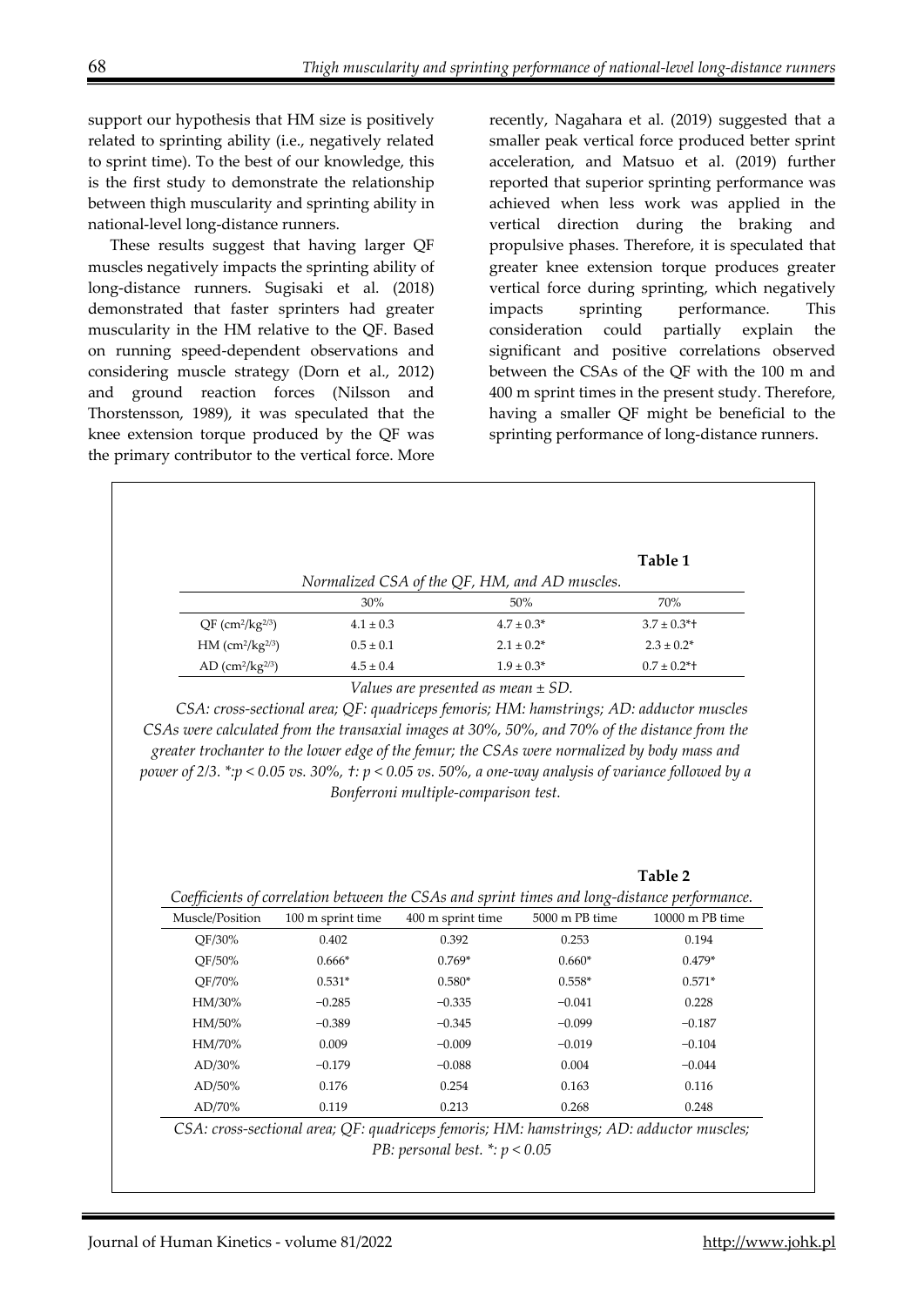

 The QF is not the primary muscle which propels the body during running. For example, Kyröläinen et al. (2005) demonstrated that the vastus lateralis, a component of the QF, was substantially activated immediately before and after ground contact during higher-speed running, whereas the HM was activated during the propulsive phase. This suggests that the QF contributes to braking the body during ground contact, whereas the HM is the primary generator of the propulsive force. Therefore, greatly hypertrophied QF muscles might not benefit welltrained runners because of the undesired excess weight.

Contrary to the results obtained in the present study, it has been demonstrated that longterm resistance training of knee extensor muscles improved the speed at the end of a long-distance race (Damasceno et al., 2015; Mikkola et al., 2011). Furthermore, some studies have shown that resistance training of the thigh muscles, including the QF, was effective at improving sprinting and long-distance running performance (Blagrove et al., 2018; Denadai et al., 2017; Karsten et al., 2016;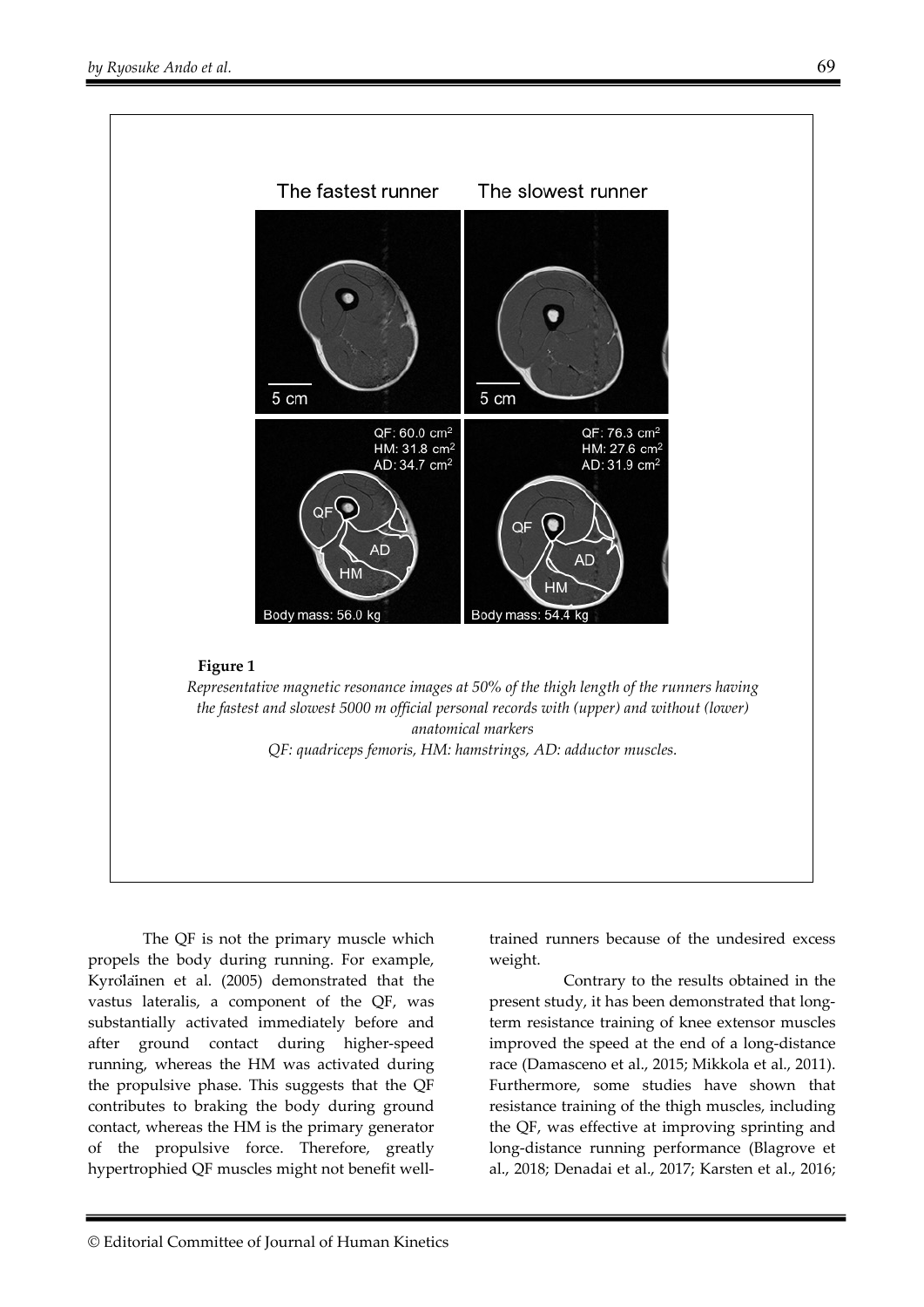Millet et al., 2002). Damasceno et al. (2015) suggested that an increase in maximum strength could lower the relative force generated per step length, while the step length remained unchanged. Inconsistent results between previous studies and the present one might be due to the study design (i.e., cross-sectional vs. longitudinal). However, performance levels of long-distance runners in this study are much higher than in the previous ones discussed herein. Thus, we believe that the associations found in previous studies between the size of the knee extensor muscles and sprinting performance are attributed to the performance level of participants. Therefore, national-level long-distance runners should avoid excessive resistance training of the QF to maintain or improve their sprinting performance.

 We hypothesized that HM size would be positively related to sprinting ability (i.e., negatively related to sprint time); however, this was not observed in the present study. Nagahara et al. (2019) demonstrated that the mean propulsive force was closely related to acceleration during running. It has been established that an association exists between the horizontal ground reaction force during sprinting and the electromyographic activity of the biceps femoris at the end of the swing phase (Morin et al., 2015). Therefore, negative associations between the CSA of the HM and the 100 m and 400 m sprint times were expected. Sugisaki et al. (2018) reported a negative correlation between HM muscle volume and 100 m sprint times. Ema et al. (2018) further reported that HM muscle volume was greater in sprinters than in untrained individuals. The main reason for the divergence in results between previous studies and the present one is most likely due to the differences between sprinters and long-distance runners. In general, sprinters run faster than long-distance runners, i.e., 10.23–11.71 s for the 100 m sprint in a previous study (Sugisaki et al., 2018) versus 12.41– 14.34 s achieved by long-distance runners in the present study. An increase in running speed increases hip extension torque (Schache et al., 2011); therefore, the hip extensor muscles (e.g., HM) of sprinters are usually hypertrophied, which could explain why there is a significant association between HM size and 100 m sprint time in sprinters, but not long-distance runners.

These results could be helpful to long-

distance runners and their coaches when considering running motion or other training interventions. It is suggested that runners with lower sprinting ability produce greater vertical force relative to propulsive force during the acceleration phase and, thus, cannot run as fast. Kawamori et al. (2014) demonstrated that applying weighted sled towing as a training technique decreased the vertical force generated by runners and improved their sprinting capabilities. Furthermore, cycling with a high load/intensity has been shown to activate the hip extensor muscles considerably (Ando et al., 2019), which contributes to the production of propulsive force during running, and it has been demonstrated that bicycle sprint training improved the metabolism of lactate by runners (Oriishi et al., 2018). Therefore, strength or sprint training which avoids increased vertical force relative to propulsive force will benefit longdistance runners who have greater QF CSAs and inferior sprinting performance.

In conclusion, this study found that longdistance runners who had a smaller QF CSA sprint faster, and the CSAs of their HM and AD were not significantly related to sprinting ability. We suggest that having a greater QF CSA negatively impacts sprint performance because the knee extension torque produces a greater force in the vertical direction relative to propulsive force during running. Therefore, national-level long-distance runners should avoid running motions which activate the QF much more than the HM and AD.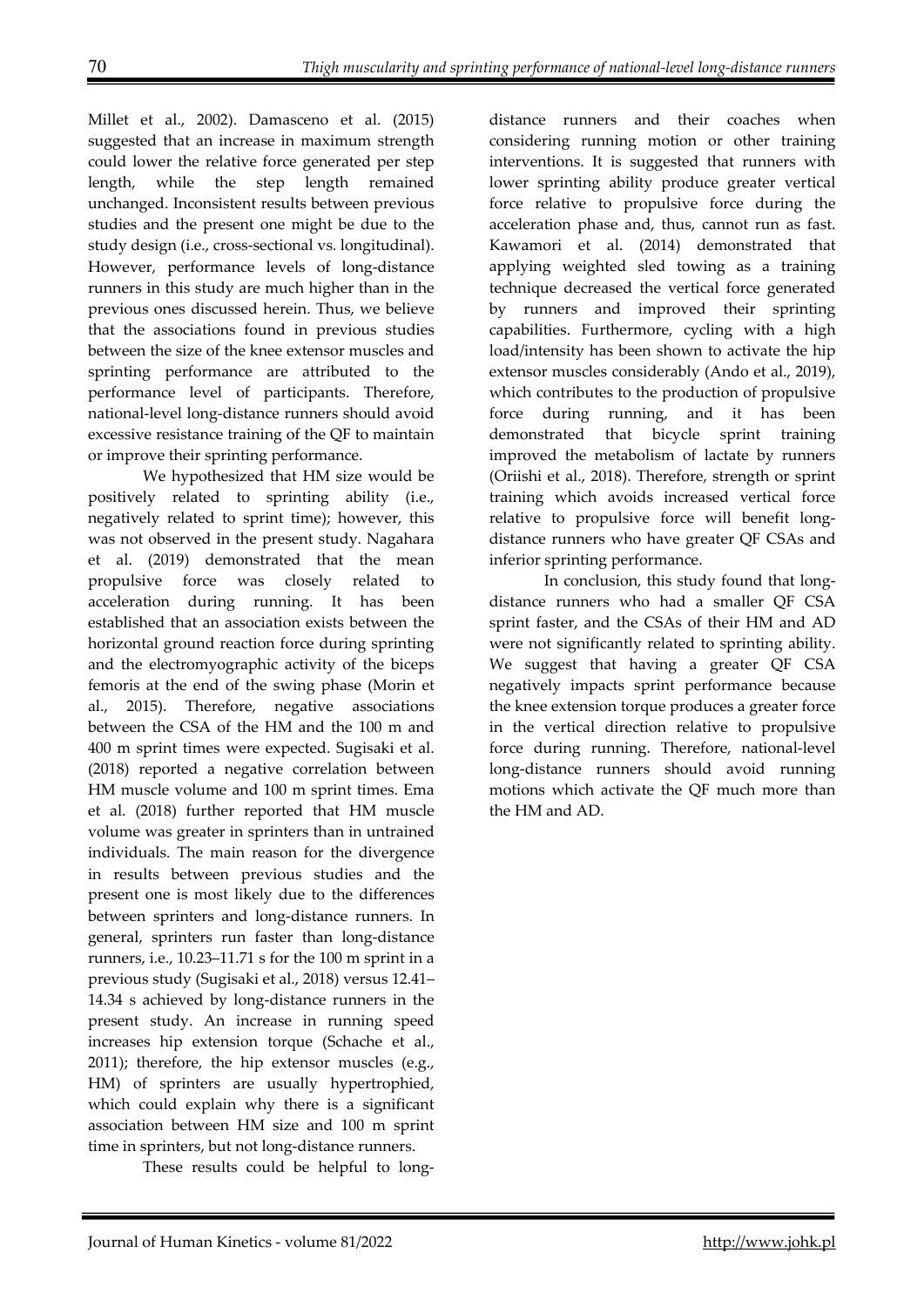#### **References**

- Akima, H., Kawakami, Y., Kubo, K., Sekiguchi, C., Ohshima, H., Miyamoto, A., Fukunaga, T. (2000). Effect of short-duration spaceflight on thigh and leg muscle volume. *Medicine & Science in Sports & Exercise*, *32*(10), 1743–1747.
- Ando, R., Kondo, S., Katayama, K., Ishida, K., Akima, H. (2019). Neuromuscular activation of the knee and hip extensor muscles during high-intensity interval and moderate-intensity constant cycling. *Journal of Electromyography and Kinesiology*, *44*, 64–69.
- Barr, M. J., Nolte, V. W. (2011). Which measure of drop jump performance best predicts sprinting speed? *Journal of Strength and Conditioning Research*, *25*(7), 1976–1982.
- Blagrove, R. C., Howatson, G., Hayes, P. R. (2018). Effects of strength training on the physiological determinants of middle- and long-distance running performance: A Systematic Review. *Sports Medicine*, *48*(5), 1117–1149.
- Čoh, M., Babić, V., Maćkała, K. (2010). Biomechanical, neuro-muscular and methodical aspects of running speed development. *Journal of Human Kinetics*, *26*, 73–81.
- Cohen, J. (1988). Statistical power analysis for the behavioral sciences. In: 2nd ed. Lawrence Erlbaum Associates.
- Damasceno, M. V., Lima-Silva, A. E., Pasqua, L. A., Tricoli, V., Duarte, M., Bishop, D. J., Bertuzzi, R. (2015). Effects of resistance training on neuromuscular characteristics and pacing during 10-km running time trial. *European Journal of Applied Physiology*, *115*(7), 1513–1522.
- Denadai, B. S., de Aguiar, R. A., de Lima, L. C., Greco, C. C., Caputo, F. (2017). Explosive training and heavy weight training are effective for improving running economy in endurance athletes: A Systematic Review and Meta-Analysis. *Sports Medicine*, *47*(3), 545–554.
- Dorn, T. W., Schache, A. G., Pandy, M. G. (2012). Muscular strategy shift in human running: dependence of running speed on hip and ankle muscle performance. *Journal of Experimental Biology*, *215*(Pt 11), 1944–1956.
- Ema, R., Sakaguchi, M., Kawakami, Y. (2018). Thigh and psoas major muscularity and its relation to running mechanics in sprinters. *Medicine & Science in Sports & Exercise*, *50*(10), 2085–2091.
- Fukunaga, T., Miyatani, M., Tachi, M., Kouzaki, M., Kawakami, Y., Kanehisa, H. (2001). Muscle volume is a major determinant of joint torque in humans. *Acta Physiologica Scandinavia*, *172*(4), 249–255.
- Kale, M., Aşçi, A., Bayrak, C., Açikada, C. (2009). Relationships among jumping performances and sprint parameters during maximum speed phase in sprinters. *Journal of Strength and Conditioning Research*, *23*(8), 2272–2279.
- Karsten, B., Stevens, L., Colpus, M., Larumbe-Zabala, E., Naclerio, F. (2016). The effects of a sport-specific maximal strength and conditioning training on critical velocity, anaerobic running distance, and 5 km race performance. *International Journal of Sports Physiology and Performance*, *11*(1), 80–85.
- Kawamori, N., Newton, R. U., Hori, N., Nosaka, K. (2014). Effects of weighted sled towing with heavy versus light load on sprint acceleration ability. *Journal of Strength and Conditioning Research*, *28*(10), 2738–2745.
- Kyröläinen, H., Avela, J., Komi, P. V. (2005). Changes in muscle activity with increasing running speed. *Journal of Sports Sciences*, *23*(10), 1101–1109.
- Li, F., Wang, R., Newton, R. U., Sutton, D., Shi, Y., Ding, H. (2019). Effects of complex training versus heavy resistance training on neuromuscular adaptation, running economy and 5-km performance in welltrained distance runners. *PeerJ*, 7, e6787.
- Matsuo, A., Mizutani, M., Nagahara, R., Fukunaga, T., Kanehisa, H. (2019). External mechanical work done during the acceleration stage of maximal sprint running and its association with running performance. *Journal of Experimental Biology*, *222*(Pt 5), jeb189258.